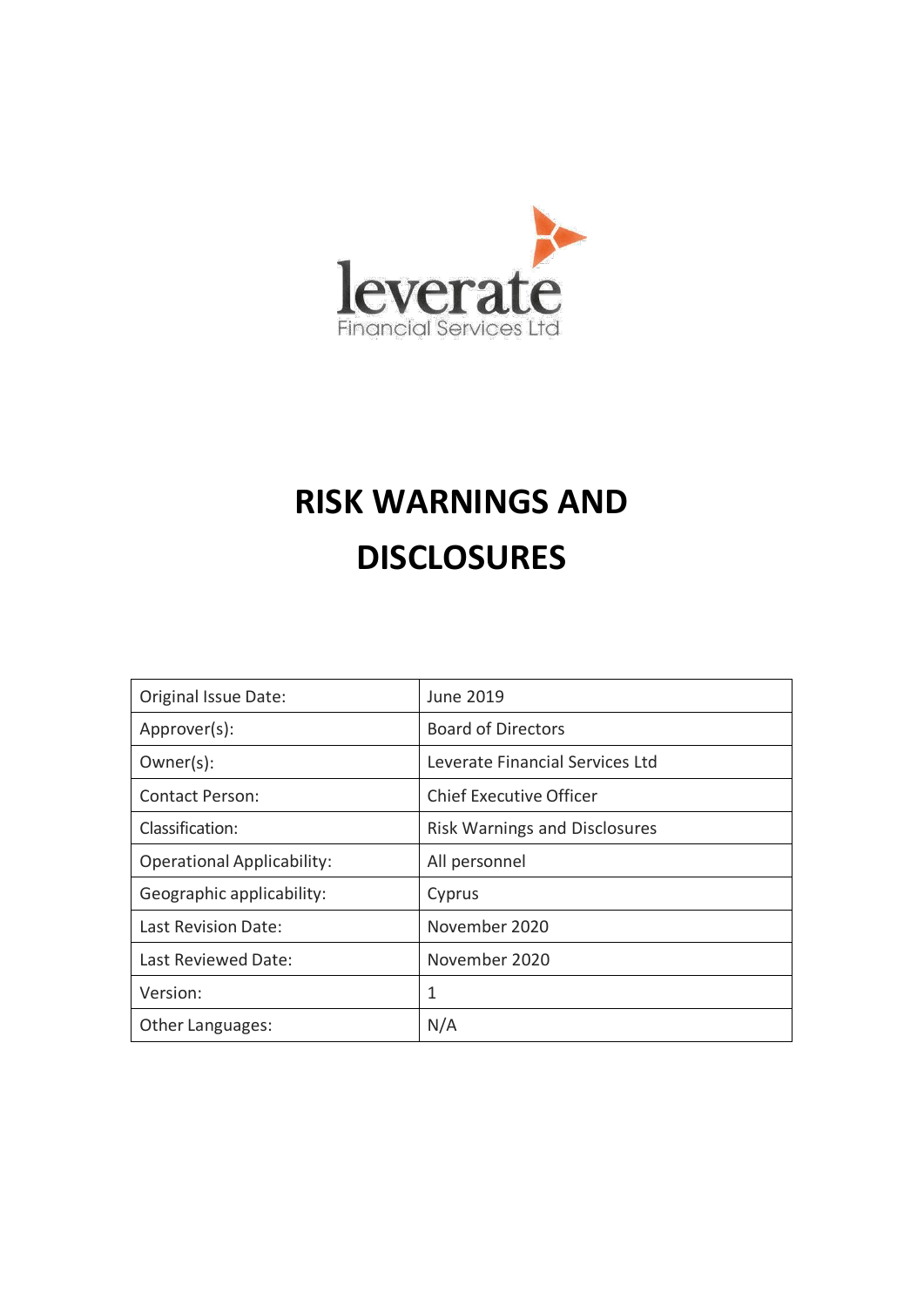

# **TABLE OF CONTENTS**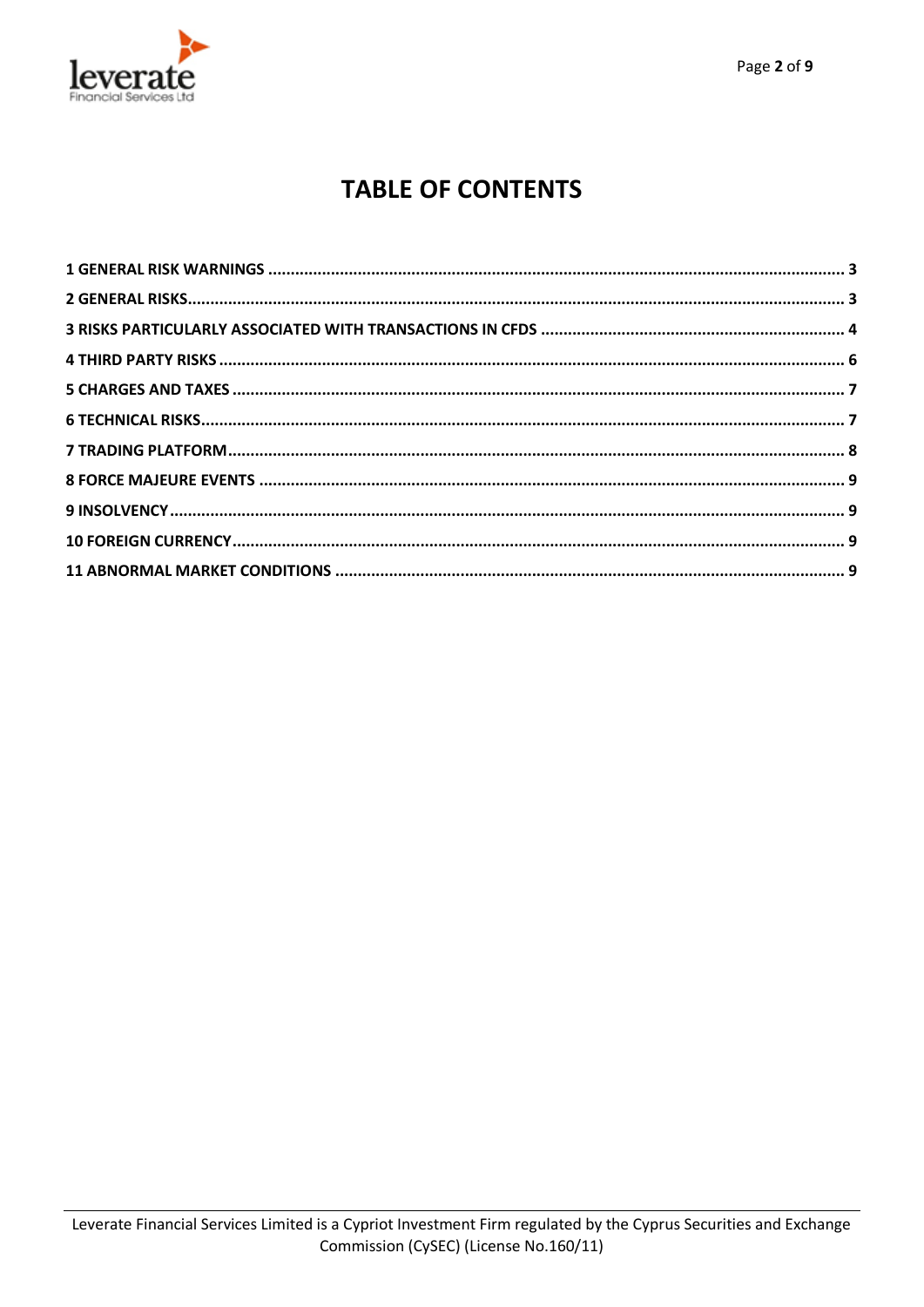

### **1. INTRODUCTION**

- 1.1. This risk disclosure and warning notice is provided to you (our Client and prospective Client) in compliance to the Provision of Investment Services, the Exercise of Investment Activities, the Operation of Regulated Markets and Other Related Matters Law 87(I)/2017, as subsequently amended from time to time ("**the Law**"), which is applicable to Leverate Financial Services Limited (hereinafter "**the Company**" or "**We**" or "**Us**").
- 1.2. All Clients and prospective Clients are strongly advised to read carefully the risk disclosures and warnings contained in this document, before applying to the Company for a trading account and before they begin to trade with the Company.
- 1.3. It is noted however that this document cannot, and does not, disclose or explain all of the risks and other significant aspects involved when dealing in Financial Instruments. According to the Law, this notice is designed to explain in general terms the nature of the risks involved when dealing in Financial Instruments on a fair and non-misleading basis.

#### <span id="page-2-0"></span>**2. GENERAL RISK WARNINGS**

- 2.1. The Client should not engage in any investment directly or indirectly in Financial Instruments unless he knows and understands the risks involved for each one of the Financial Instruments.
- 2.2. The Company will not provide the Client with any investment advice relating to investments or possible transactions in investments or in Financial Instruments or make investment recommendations of any kind, unless the Client signs up for the Investment Advice / Portfolio Management Services by signing all relevant agreements and proven to be suitable for the said services
- 2.3. So, prior to entering into/accepting the Client Agreement Terms and Conditions of Business of the Company (the "**Agreement**"), or making an order, the Client should consider carefully whether investing in a specific Financial Instrument is suitable for the Client in the light of the Client's circumstances and financial resources.
- 2.4. If the Client does not understand the risks involved, the Client should seek advice and consultation from an independent financial advisor. If the Client still does not understand the risks involved in trading in any Financial Instruments, the Client should not trade at all.
- 2.5. The Client must understand that the client runs a significant risk of incurring partial losses or all of the Client's initial capital because of the purchase and/or sale of any Financial Instrument and accept that the Client is willing to undertake this risk.

#### <span id="page-2-1"></span>**3. GENERAL RISKS**

- 3.1. The Client is warned of the following general risks:
	- (a) The Company does not and cannot guarantee the outcome of any investments in Financial Instruments and hence cannot guarantee the capital of the Client deposited in the trading account for trading purposes.
	- (b) The Client should acknowledge that, regardless of any information, which may be offered by the Company, the value of any investment in Financial Instruments may fluctuate downwards or upwards and it is even probable that the investment may become of no value.
	- (c) Information of the previous performance of a Financial Instrument does not guarantee its current and/or future performance. The use of historical data does not constitute a binding or safe forecast as to the corresponding future performance of the Financial Instruments to which the said information refers.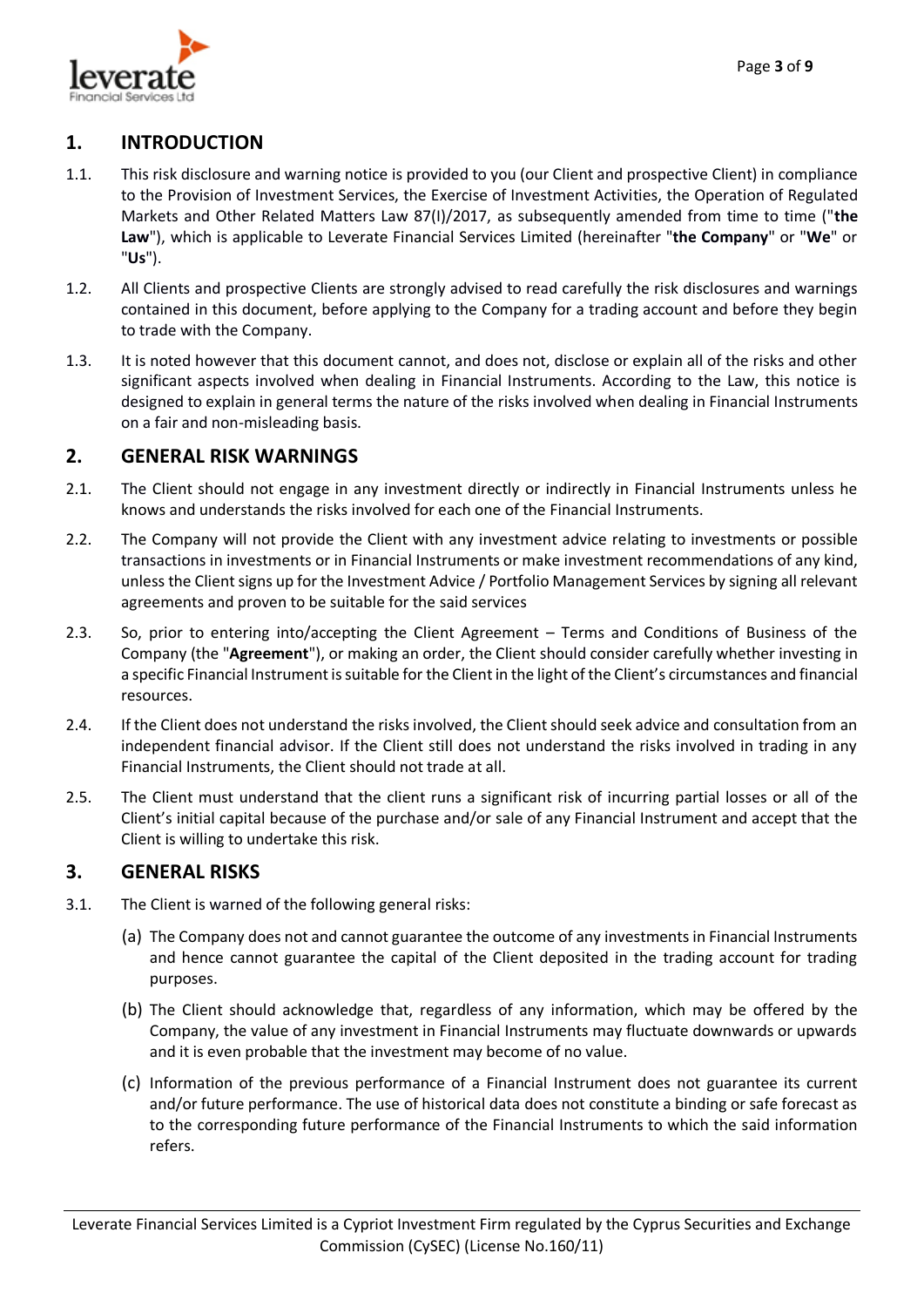

- (d) The Client is hereby warned that the transactions in financial Instruments undertaken through the Company may be of a speculative nature and large or all losses may occur in a short period of time.
- (e) Some Financial Instruments may not become immediately liquid as a result for example of reduced demand and the Client may not be in a position to sell them or easily obtain information on the value of these Financial Instruments or the extent of the associated risks.
- (f) A Derivative Financial Instrument (i.e. option, future, forward, swap, Contract for Difference) may be a non-delivery spot transaction giving an opportunity to make profit on changes in currency rates, commodity, stock market indices or share prices called the underlying instrument. The value of the Derivative Financial Instrument is directly affected by the price of the relevant underlying instrument.

## <span id="page-3-0"></span>**4. RISKS PARTICULARLY ASSOCIATED WITH TRANSACTIONS IN CFDS**

- 4.1. The Client must not purchase a Derivative Financial Instrument (i.e. option, future, forward, swap, Contract for Difference) unless he is willing to undertake the risks of losing partial or all the money which he has invested and also any additional commissions and other expenses incurred.
- 4.2. All Clients wishing to invest in Contracts for Differences (CFDs) should carefully read this part. However, it is noted that the information in this document cannot and does not disclose or explain all of the risks and other significant aspects involved in dealing in CFDs. It is emphasized that for many members of the public dealings in CFDs will not be appropriate. So, the Client should not engage in any dealings directly or indirectly in CFDs unless he knows and understands the features risks involved in them and that he may lose partial or all of his money and also be imposed of extra charges.
- 4.3. If the Client does not understand the risks involved in trading in CFDs, he should not trade at all.
- 4.4. The Client is warned of the following risks related to CFDs:
	- (a) CFDs are derivative financial instruments, where their price is derived from the price of the underlying asset in which the CFDs refer to (for example currency pair, stocks, metals, indices etc.). Derivative financial instruments and related underlying markets can be highly volatile. The prices of CFDs and the underlying asset may fluctuate rapidly and over wide ranges and may reflect unforeseeable events or changes in conditions, none of which can be controlled by the Client or the Company. Under certain market conditions, it may be impossible for a Client's order to be executed at declared price leading to losses or be executed at all. The prices of CFDs will be influenced by, amongst other things, changing supply and demand relationships, governmental, agricultural, commercial and trade programs and policies, national and international political and economic events and the prevailing psychological characteristics of the relevant underlying market place.
	- (b) Some of the CFDs underlying instruments may not become immediately liquid as a result of reduced demand for the underlying instrument and Client may not be able to obtain the information on the value of these or the extent of the associated risks.
	- (c) Trading in CFDs is speculative and involves a high degree of risk. In particular because it will be conducted using a margin (which covers only a small percentage of the value of the underlying asset being traded), as such, even small price changes in the underlying assets/products of CFD scan result in significant or complete losses. You should be aware that by trading with CFDs you might lose the margin held at the Company that serves for the purposes of collateral for opening and maintaining your trading positions.
	- (d) Therefore, trading in CFDs is appropriate only for persons who: (a) understand and are willing to assume the economic, legal and other risks involved in such transactions; and (b) are financially able to withstand losses of their initial margin funds and any additional funds transferred to the Company to maintain their positions.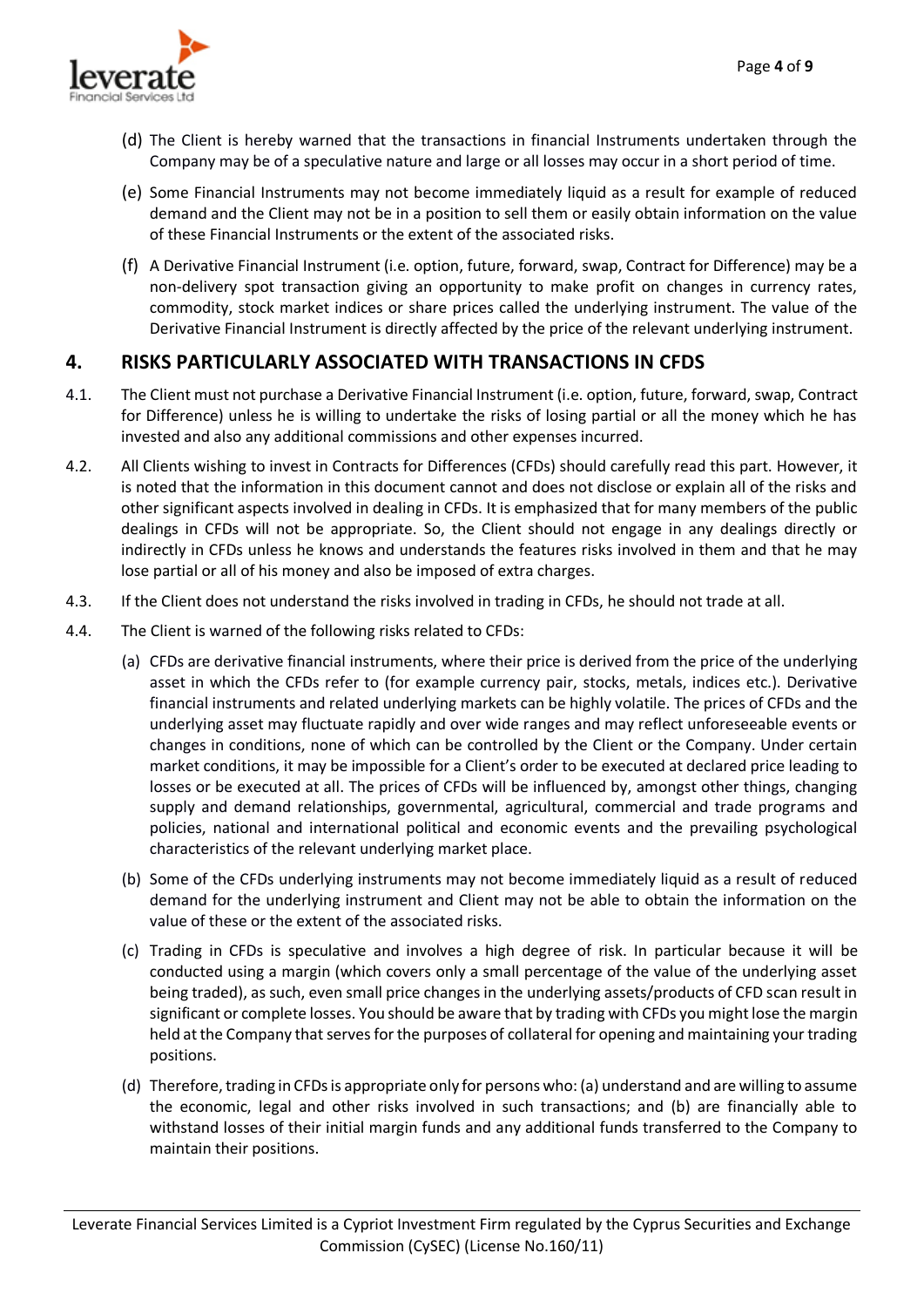

- (e) When you engage in CFDs trading you are placing a trade in relation to movements of prices set by the Company. Prices quoted to you by the Company will include a spread, mark-up, or mark-down when compared to prices that the Company may receive or expect to receive if it were to cover transactions with you by a trade in the interbank market or with another counterparty. Be advised that the total impact of spreads may be significant in relation to the size of the margin you post and may make it more difficult for you to realise a profit from your trading. You should carefully consider the effect of spreads, mark-ups, or mark-downs on your ability to profit from trading.
- (f) The "gearing" or "leverage" available in CFDs is a particular feature of CFD trading (i.e. the funds the Company requires you to provide when a position is opened compared to the notional size of trade you can enter into) and means that a small margin deposit can lead to large losses as well as gains. It also means that a relatively small movement can lead to a proportionately much larger movement in the size of any loss or profit, which can work against you as well as for you.
- (g) You may lose all amounts you deposit with the Company as margin. The placing of certain orders (e.g. "stop-loss" or "limit" orders) that are intended to limit losses to certain amounts may not always be effective because market conditions or technological limitations may make it impossible to execute such orders. Please also note that for all orders (including guaranteed stop loss orders) you may sustain the loss (which your order is intended to limit) in a short period of time. In other cases, the execution of a Stop Loss orders may be worse than its stipulated price and the realized losses can be larger than expected.
- (h) You have to pay to the Company all losses you sustain as well as all other amounts payable under the terms and conditions for CFDs trading. If you decide to engage in CFDs, you must accept this degree of risk.
- (i) CFDs Transactions have a contingent liability, and the Client should be aware of the implications of this in particular the margining requirements of the Company. Clients are required to deposit funds in their trading account in order to open a position. The Margin requirement will depend on the underlying instrument of the CFDs. Margin requirements can be fixed or calculated from current price of the underlying instrument, as per the Agreement.
- (j) The Client is responsible to monitor himself the account and he may need to deposit additional funds to maintain his positions(s). Should the margin capital be insufficient to hold current positions open, the Client may be asked to deposit additional funds at short notice or reduce exposure. Failure to do so in the time required in the margin call may result in the liquidation of positions at a loss and the Client will be liable for any resulting deficit.
- (k) With regards to transactions in CFDs, the Company has the discretionary right to start closing positions when margin reaches 100% and the discretionary right automatically close all positions at market prices (as quoted by the relevant liquidity provider) and liquidate the Client's account if the margin drops below 90%.
- (l) Transactions in CFDs are not undertaken on a recognized or designated investment exchange but they are undertaken through the Company's trading systems whereby execution is effected via the Company and, accordingly, they may expose the Client to greater risks than exchange transactions. While some off-exchange markets are highly liquid, transactions in off-exchange or non-transferable derivatives may involve greater risk than investing in on-exchange derivatives because there is no exchange market on which to close out an Open Position. It may be impossible to liquidate an existing position, to assess the value of the position arising from an off-exchange transaction or to assess the exposure to risk. Bid prices and Ask prices need not be quoted, and, even where they are, they will be established by the counterparty in these instruments and consequently it may be difficult to establish what is a 'fair price'.
- (m) You may only engage in CFDs trading with the Company in the underlying assets (currencies and commodities) that are offered by the Company. The Company does not undertake to continue to offer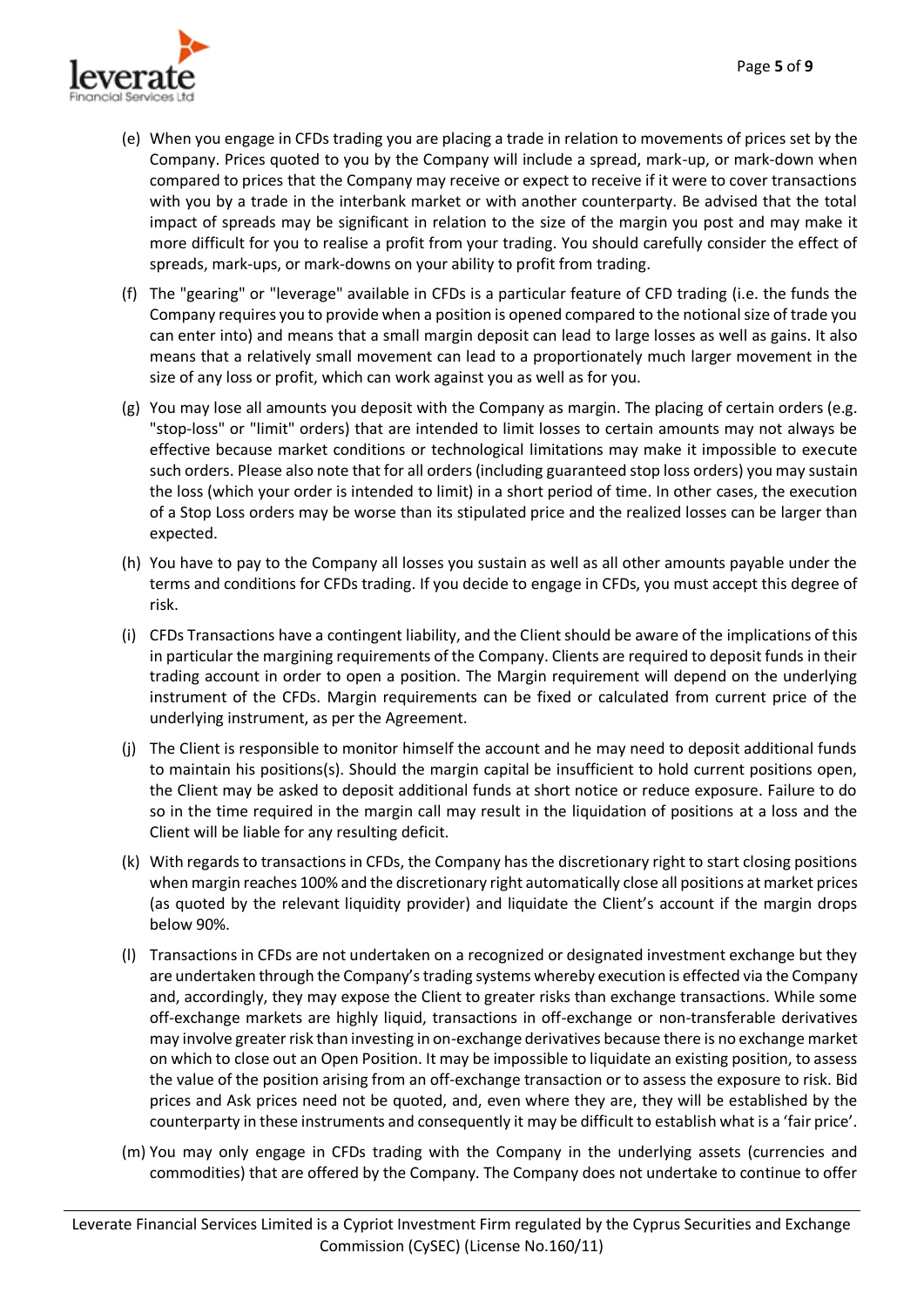

all such underlying assets. The prices derive from the prices of the underlying assets/markets and come from the relevant liquidity provider where the trade is executed. The Company has no control over movements in the underlying prices, which may be volatile and unpredictable. Those movements will affect the Company's liquidity provider's prices, whether or not you can open or close a position and the price at which you can do so.

- (n) The Company may have access to information that is not available to you, may have acquired trading positions at prices that are not available to you and may have interests different from your interests. Subject to its Best Execution Policy, the Company does not undertake any obligation to provide you with market or other information that it possesses, nor to alter or refrain from its own trading.
- (o) Some CFDs may not become immediately liquid and as a result, you may not be in a position to sell them or easily obtain information on the value of these CFDs or the extent of the associated risks.
- (p) Trading in virtual currencies (including cryptocurrencies) and on CFDs in relation to virtual currencies carry a high level of risk and widely fluctuate, therefore may result significant loss over a short period of time. Investors trading in such products are not entitled to any protection under the Investor Compensation Fund and have no rights to report to the Cyprus Financial Ombudsman in case of a dispute with LFS.

# <span id="page-5-0"></span>**5. THIRD PARTY RISKS**

- 5.1. The Client is warned of the following third party risks, which are in force unless otherwise specified in the Agreement:
	- (a) The Company may pass money received from the Client who is not a Retail Client (i.e. the client is classified as Professional or Eligible Counterparty) to a third party (e.g. a liquidity provider) to hold or control in order to effect a Transaction through or with that person or to satisfy the Client's obligation to provide collateral (e.g. initial margin requirement) in respect of a Transaction. The Company has no responsibility for any acts or omissions of any third party to whom it will pass money received from the Client.
	- (b) The third party to whom the Company will pass money may hold it in an omnibus account and it may not be possible to separate it from the Client's money, or the third party's money. In the event of the insolvency or any other analogous proceedings in relation to that third party, the Company may only have an unsecured claim against the third party on behalf of the Client, and the Client will be exposed to the risk that the money received by the Company from the third party is insufficient to satisfy the claims of the Client with claims in respect of the relevant account. The Company does not accept any liability or responsibility for any resulting losses.
	- (c) The Company may hold Client's money on the Client's behalf outside the EEA. The legal and regulatory regime applying to any such bank or person will be different from that of Cyprus and in the event of the insolvency or any other analogous proceedings in relation to that bank or person, the Client money may be treated differently from the treatment which would apply if the money was held with a bank in an account in Cyprus. The Company will not be liable for the insolvency, acts or omissions of any third party referred to in this paragraph.
	- (d) The Company may deposit Client money with a depository who may have a security interest, lien or right of set-off in relation to that money.
	- (e) A Bank or Broker through whom the Company may deal with could have interests contrary to the Client's Interests.
	- (f) The Company is required to hold the Clients' money in an account that is segregated from its own money, but this may not afford complete protection in the event of default of the third party where the Client money is held.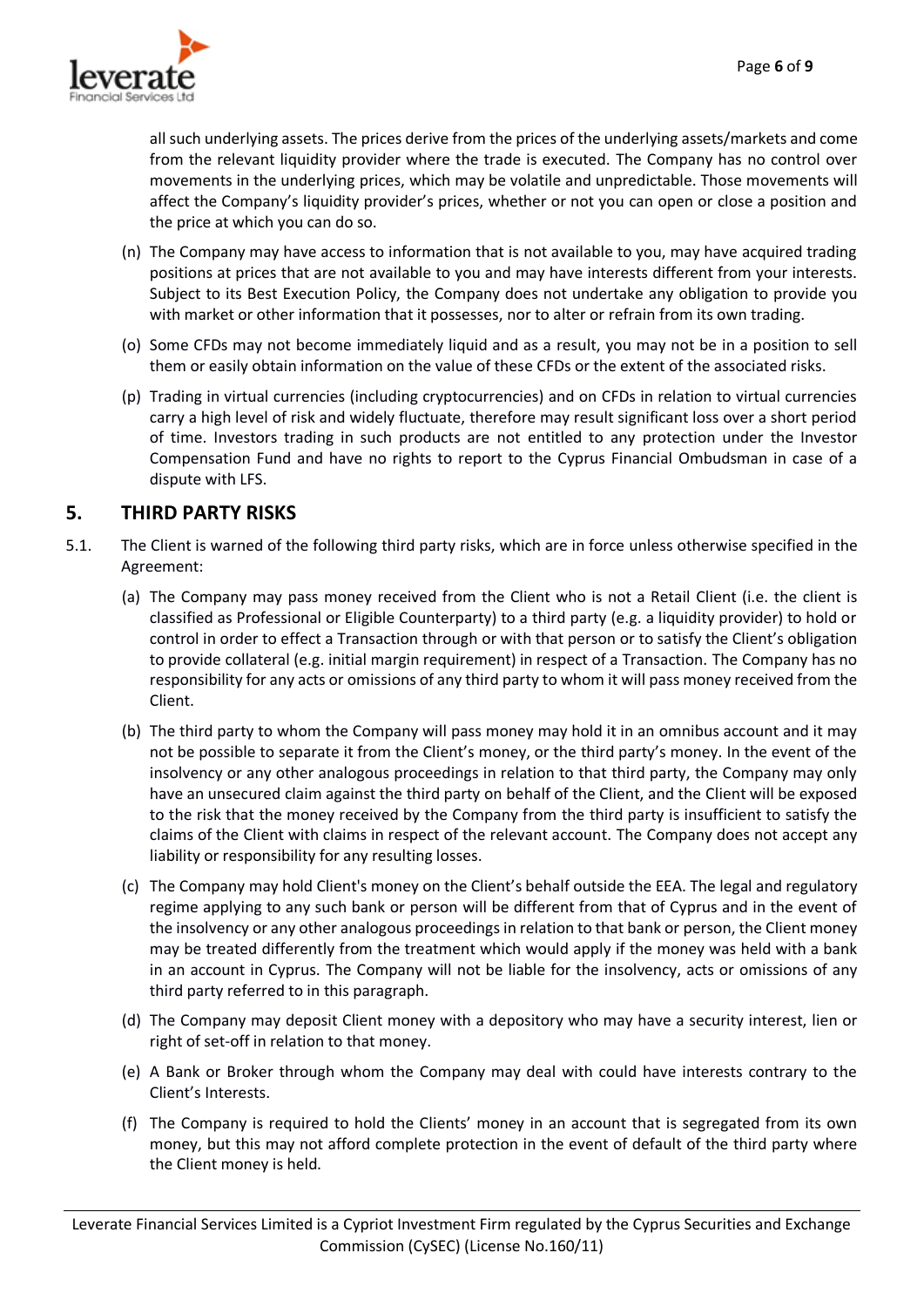

#### <span id="page-6-0"></span>**6. CHARGES AND TAXES**

- 6.1. The Client is warned of the following:
	- (a) The Provision of Services by the Company to the Client is subject to charges/fees, which shall be duly communicated to the Client. It is noted that the Company may change its charges at any time, so it is the Client's responsibility to check for updates.
	- (b) Before the Client begins to trade, he should obtain from the Company details of all charges/fees and commissions for which the Client will be liable. If any charges are not expressed in monetary terms (but, for example, as a percentage of contract value), the Client should ensure that he understands what such charges are likely to amount to. If the Client does not understand how this is calculated, he should ask for a written explanation, including appropriate examples, to establish what such charges are likely to mean in specific money terms.
	- (c) There is a risk that the Client's trades in Financial Instruments may be or become subject to tax and/or any other duty for example because of changes in legislation or his personal circumstances.
	- (d) The Agreement or the transactions undertaken under the Agreement may be subject to tax and/or any other stamp duty in certain jurisdictions and the Company does not warrant that no such tax and/or any other stamp duty will be payable as such.
	- (e) The Client is responsible for any taxes and/or any other duty, which may accrue in respect of his trades.

#### <span id="page-6-1"></span>**7. TECHNICAL RISKS**

- 7.1. The Client is warned of the following technical risks, in addition to the ones stated in the Agreement:
	- (a) The Client and not the Company shall be responsible for the risks of financial losses caused by failure, malfunction, interruption, disconnection or malicious actions of information, communication, electricity, electronic or other systems.
	- (b) If the Client undertakes transactions on an electronic system, he will be exposed to risks associated with the system including the failure of hardware, software, servers, communication lines and internet failure. The result of any such failure may be that his order is either not executed according to his instructions or it is not executed at all. The Company does not accept any liability in the case of such a failure.
	- (c) The Company has no responsibility if unauthorized third persons gain access to Client information, including electronic addresses, electronic communication and personal data, access data when this is due to the Client's negligence or when the above are transmitted between the Company and the Client or any other party, using the internet or other network communication facilities, telephone, or any other electronic means or post.
	- (d) The Client acknowledges that the unencrypted information transmitted by e-mail is not protected from any unauthorized access.
	- (e) At times of excessive deal flow the Client may have some difficulties to be connected over the phone or the Company's system(s), especially in volatile Market (for example, when key macroeconomic indicators are released).
	- (f) The Client acknowledges that the internet may be subject to events, which may affect his access to the Company's system(s), including but not limited to interruptions or transmission blackouts, software and hardware failure, internet disconnection, public electricity network failures or hacker attacks. Unless otherwise specified at the Agreement, the Company is not responsible for any damages or losses resulting from such events which are beyond its control or for any other losses, costs, liabilities, or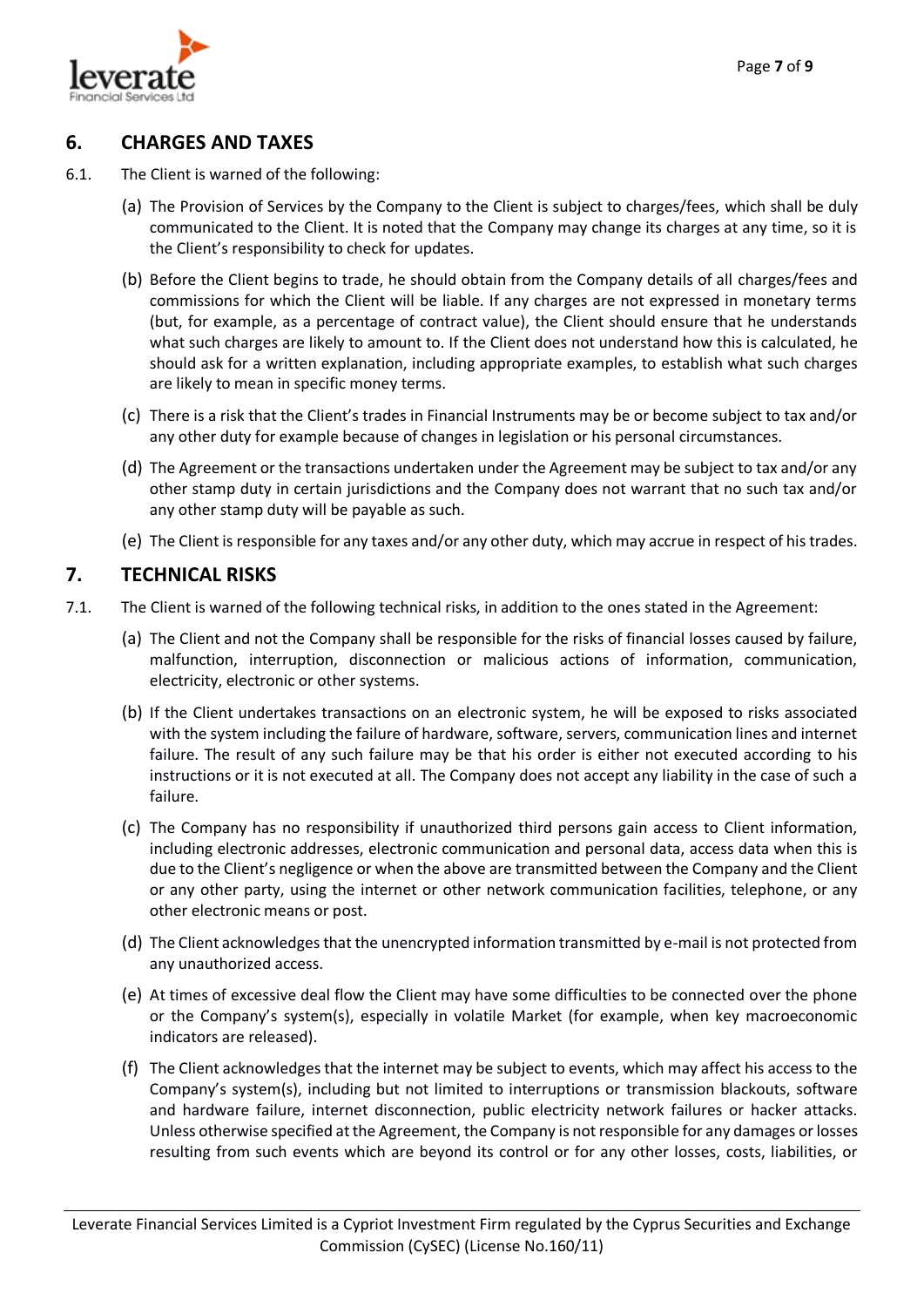

expenses (including, without limitation, loss of profit) which may result from the Client's inability to access the Company's Systems or delay or failure in sending orders or Transactions.

- (g) The Client is warned that while trading in an electronic platform he assumes risk of financial loss which may be a consequence of amongst other things:
	- Failure of Client's devices, software and poor quality of connection.
	- The Company's or Client's hardware or software failure, malfunction or misuse.
	- Improper work of Client's equipment.
	- Wrong setting of Client's Terminal.
	- Delayed updates of Client's Terminal.
- (h) In connection with the use of computer equipment, data and voice communication networks, the Client solely bears the following risks, amongst other risks, in which cases the Company has no liability of any resulting loss (unless otherwise specified at the Agreement):
	- Power cut of the equipment on the side of the Client or the provider, or communication operator (including voice communication) that serves the Client.
	- Physical damage (or destruction) of the communication channels used to link the Client and provider (communication operator), provider, and the trading or information server of the Client.
	- Outage (unacceptably low quality) of communication via the channels used by the Client, or the channels used by the provider, or communication operator (including voice communication) that are used by the Client.
	- Wrong or inconsistent with requirements settings of the Client Terminal.
	- Untimely update of the Client Terminal.
	- When carrying out transactions via the telephone (land or cell phone lines) voice communication, the Client runs the risk of problematic dialing, when trying to reach an employee of the broker service department of the Company due to communication quality issues and communication channel loads.
	- The use of communication channels, hardware and software, generate the risk of non-reception of a message (including text messages) by the Client from the Company.
	- Malfunction or non-operability of the trading system (platform), which also includes the Client Terminal.
	- Outage (unacceptably low quality) of communication via the channels used by the Company, in particular physical damage (destruction) of the communication channels by third parties.

#### <span id="page-7-0"></span>**8. TRADING PLATFORM**

- 8.1. The Company does NOT provide the Client's trading platform. The Client's trading platform is provided by a third party. Nevertheless, the Company hereby warns the Client of the following important information related to the trading platforms:
	- (a) Trading on-line, no matter how convenient or efficient, does not necessarily reduce risks associated with currency trading.
	- (b) The Client acknowledges that when the Company transmits an order, it shall not be cancelled.